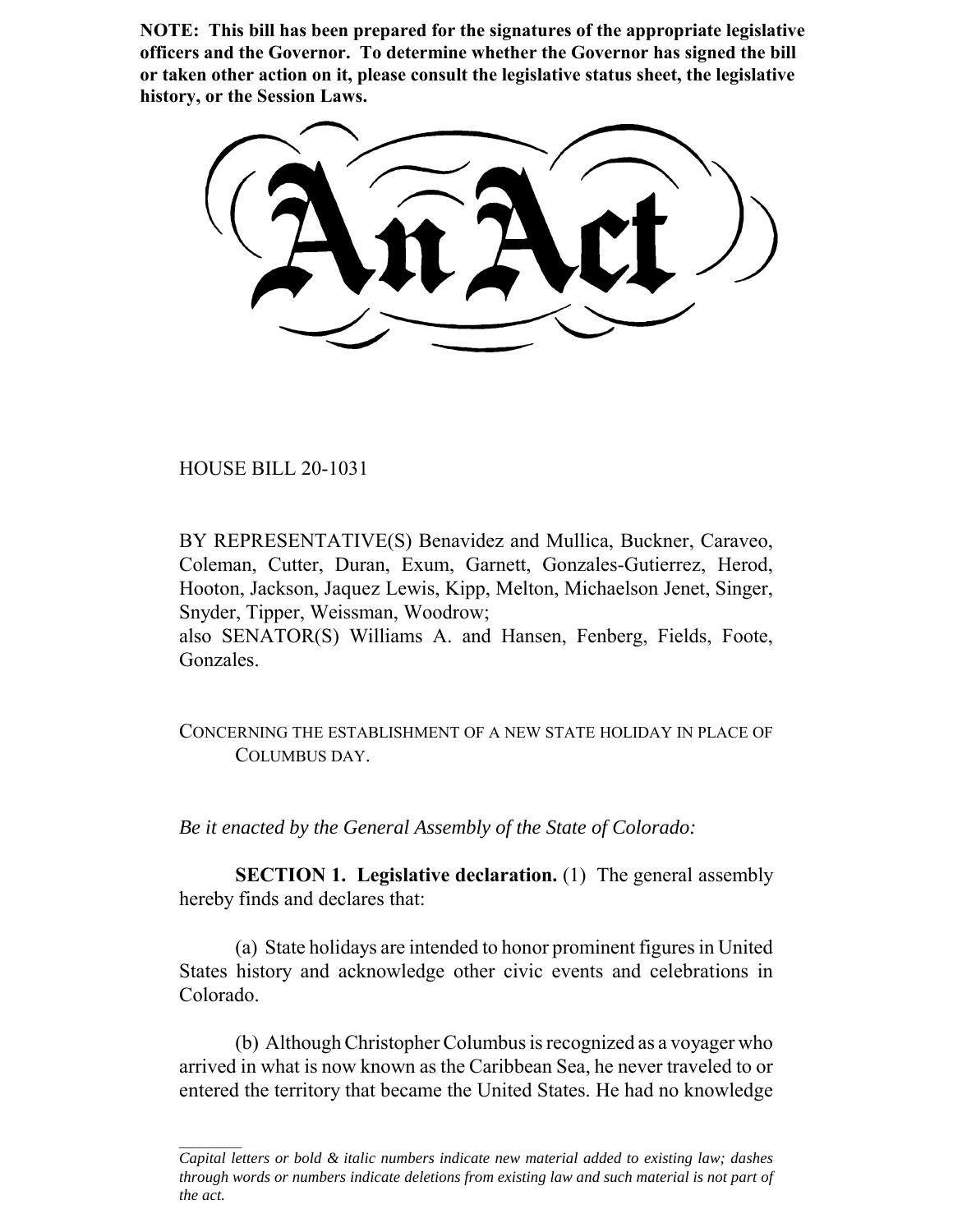of or contact with the area now known as the state of Colorado, providing no rationale for a Colorado state holiday in his name. In 1492, he was welcomed by the indigenous Taino people to their homeland on the island of Quiqueya, which Columbus renamed Hispaniola. Fifty years later, the Taino people had been nearly exterminated by Columbus and his successors.

(c) Frances Xavier Cabrini was a humanitarian champion of immigrants and children in the United States. Cabrini first came to Colorado in 1902. In 1905, she opened the Queen of Heaven Orphanage for girls in a residence in north Denver.

(d) In her lifetime, Cabrini was responsible for founding sixty-seven institutions, including schools, hospitals, and orphanages throughout the United States and in South and Central America.

(e) In 1909, Cabrini negotiated the purchase of a rural property to serve as a summer camp for the girls living in the orphanage. The land was on the eastern slope of Lookout Mountain in Golden and had no reliable source of water.

(f) During Cabrini's last visit to Colorado in 1912, while staying at the mountain camp, she directed the girls to dig under a specific rock where they found a spring of fresh water. That spring continues to provide water to the property today.

(g) The land upon which Cabrini established her orphanage and camp is the traditional territory and homeland of the Cheyenne, Arapaho, and Ute indigenous nations. Those indigenous peoples, and all indigenous peoples, have a special, sacred relationship with water, similar to that of Cabrini.

(h) Cabrini was naturalized as a United States citizen in October 1909. Recognizing the first Monday in October as Frances Xavier Cabrini Day in recognition of Cabrini's contributions to the state of Colorado creates an opportunity to promote an appreciation, tolerance, and understanding of the different cultures that make up our state.

(2) Therefore, in order to preserve the number of state holidays while commemorating the contributions of Cabrini to Colorado and the

## PAGE 2-HOUSE BILL 20-1031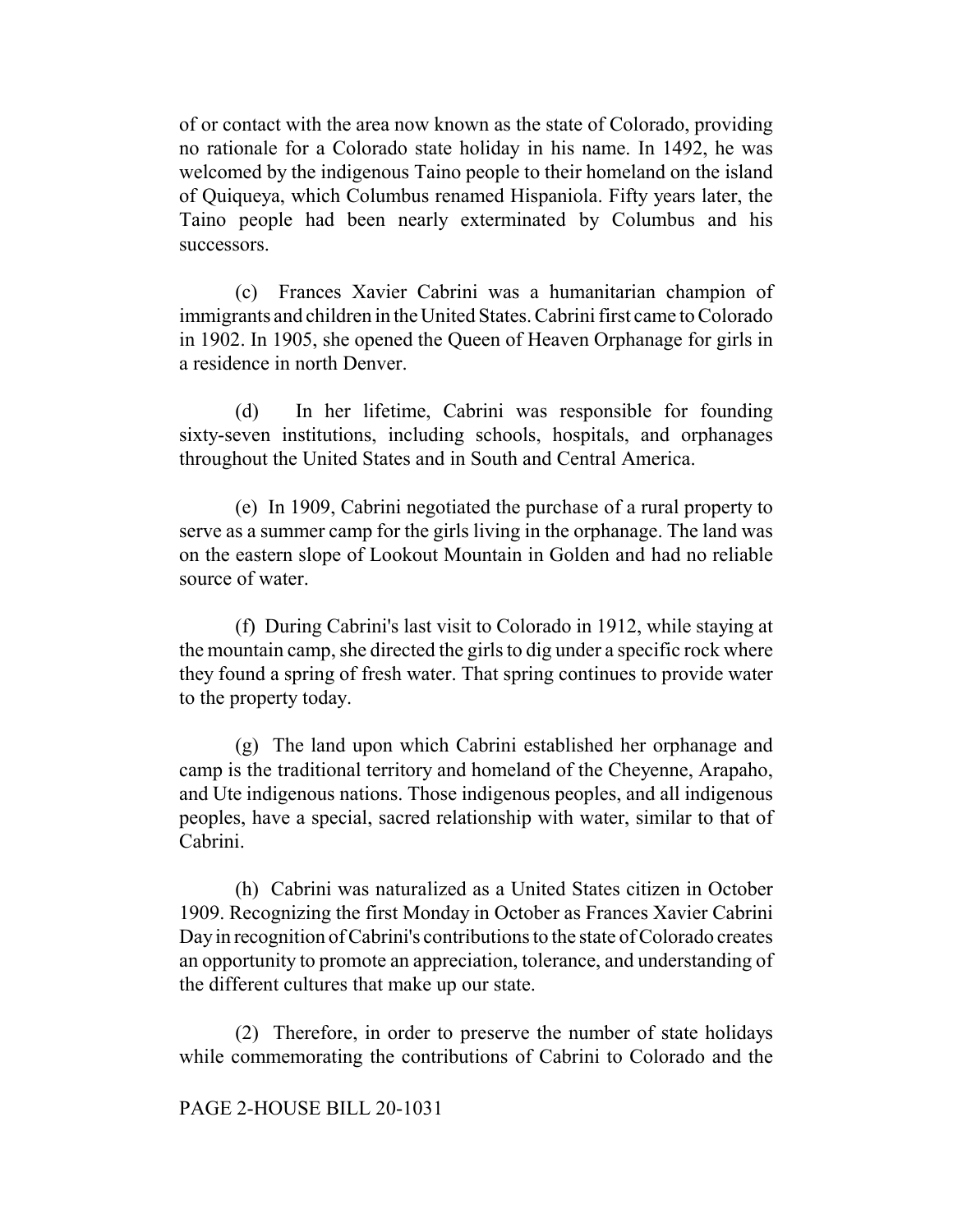United States, the general assembly hereby replaces Columbus day with Frances Xavier Cabrini day as a legal state holiday.

**SECTION 2.** In Colorado Revised Statutes, 24-11-101, **amend** (1) as follows:

**24-11-101. Legal holidays - effect.** (1) The following days, viz: The first day of January, commonly called New Year's day; the third Monday in January, which shall be observed as the birthday of Dr. Martin Luther King, Jr.; the third Monday in February, commonly called Washington-Lincoln day; the last Monday in May, commonly called Memorial day; the fourth day of July, commonly called Independence day; the first Monday in September, commonly called Labor day; the second FIRST Monday in October, commonly called Columbus FRANCES XAVIER CABRINI day; the eleventh day of November, commonly called Veterans' day; the fourth Thursday in November, commonly called Thanksgiving day; the twenty-fifth day of December, commonly called Christmas day; and any day appointed or recommended by the governor of this state or the president of the United States as a day of fasting or prayer or thanksgiving, are hereby declared to be legal holidays and shall, for all purposes whatsoever, as regards the presenting for payment or acceptance and the protesting and giving notice of the dishonor of bills of exchange, drafts, bank checks, promissory notes, or other negotiable instruments and also for the holding of courts, be treated and considered as is the first day of the week commonly called Sunday.

**SECTION 3.** In Colorado Revised Statutes, 5-1-301, **amend** (6) as follows:

**5-1-301. General definitions.** In addition to definitions appearing in subsequent articles, as used in this code, unless the context otherwise requires:

(6) "Business day" means any calendar day except Sunday, New Year's day, the third Monday in January observed as the birthday of Dr. Martin Luther King, Jr., Washington-Lincoln day, Memorial day, Independence day, Labor day, Columbus FRANCES XAVIER CABRINI day, Veterans' day, Thanksgiving day, and Christmas day.

**SECTION 4.** In Colorado Revised Statutes, 6-1-102, **amend** (2.5)

PAGE 3-HOUSE BILL 20-1031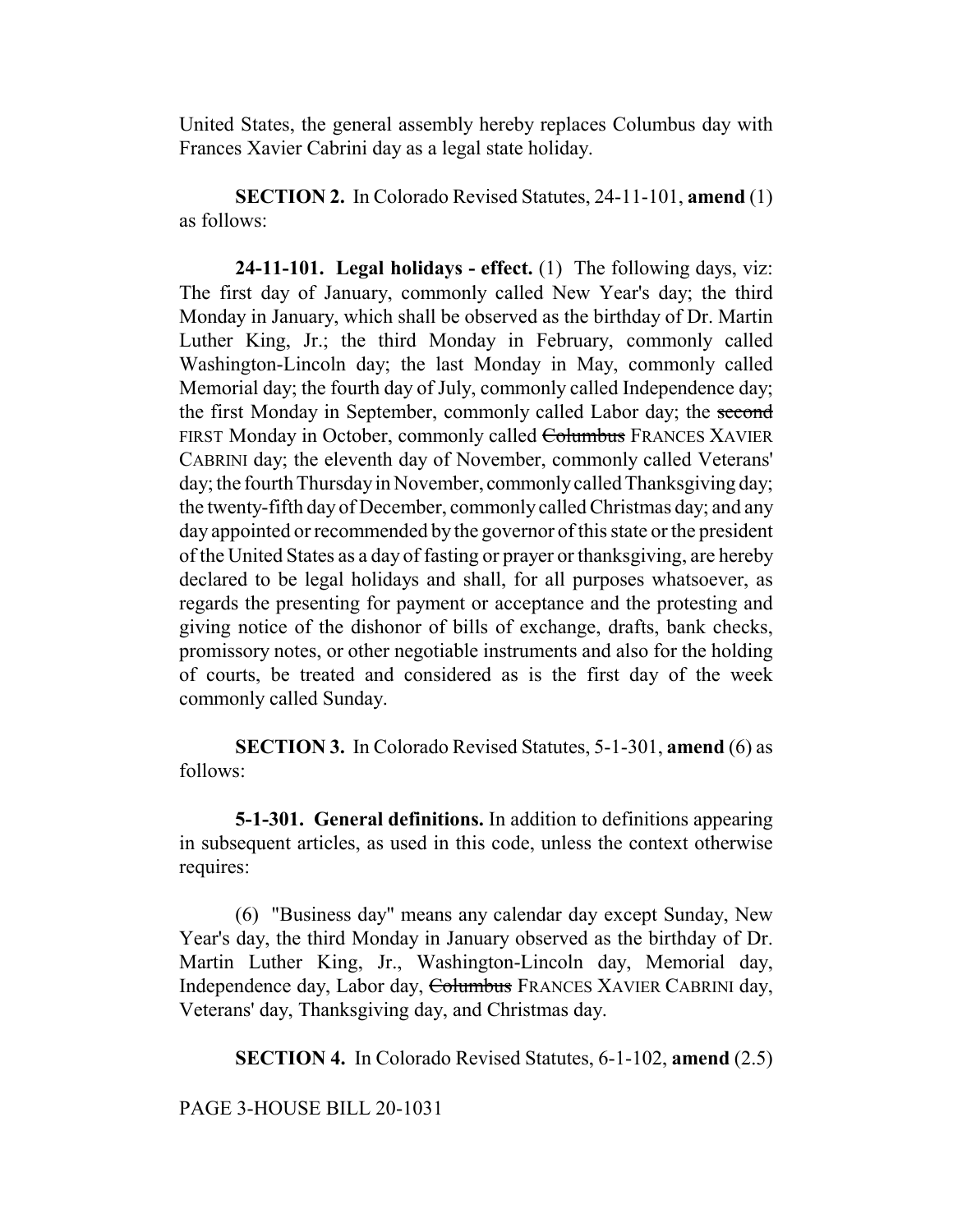as follows:

**6-1-102. Definitions.** As used in this article 1, unless the context otherwise requires:

(2.5) "Business day" means any calendar day except Sunday, New Year's day, the third Monday in January observed as the birthday of Dr. Martin Luther King, Jr., Washington-Lincoln day, Memorial day, Independence day, Labor day, Columbus FRANCES XAVIER CABRINI day, Veterans' day, Thanksgiving, and Christmas.

**SECTION 5. Act subject to petition - effective date.** This act takes effect at 12:01 a.m. on the day following the expiration of the ninety-day period after final adjournment of the general assembly (August 5, 2020, if adjournment sine die is on May 6, 2020); except that, if a referendum petition is filed pursuant to section 1 (3) of article V of the state constitution against this act or an item, section, or part of this act within such period, then the act, item, section, or part will not take effect unless approved by the people at the general election to be held in November 2020